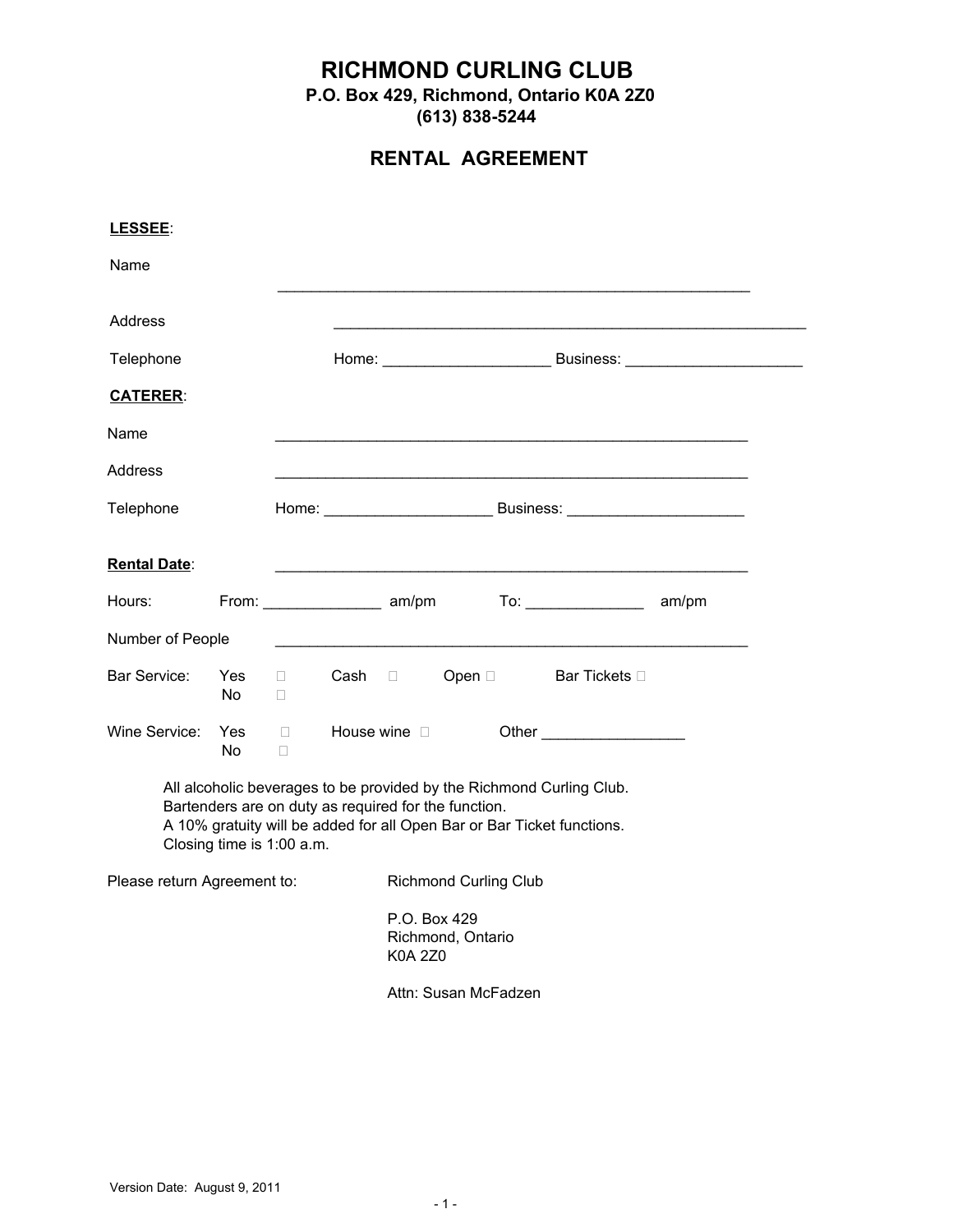## **Rental Fees**: **Rate HST Total**  $\Box$  Bonspiels (ice & hall - 5 hour maximum)\*  $$247$  \$32.11 \$279.11  $\Box$  Bonspiels (ice & hall & kitchen - 5 hour maximum)\*  $$317$  \$41.21 \$358.21  $\Box$  Bonspiels (ice & hall - over 5 hours)\*  $$352$   $$45.76$   $$397.76$  $\Box$  Bonspiels (ice & hall & kitchen - over 5 hours)\*  $$422$   $$54.86$   $$476.86$  $\Box$  Ice Only (per Sheet – minimum two sheets)  $\Box$  \$64  $\Diamond$  8.32  $\Diamond$  72.32  $\Box$  Hall without kitchen – 3hrs or less  $$134$   $$17.42$   $$151.42$  $\Box$  Hall without kitchen\*  $\Box$  Hall without kitchen\*  $\Box$ □ Hall with kitchen \* \* \* \* \* \* \* \* \* \* \* \* \* \$284 \$36.92 \$320.92  $\Box$  Ice Pad (summer rentals)  $$315 \quad $40.95$   $$355.95$  $\Box$  Set up and/or clean up (if applicable)  $\Box$  \$106  $\angle$  \$13.78  $\angle$  \$119.78  $\frac{1}{2}$ Total (including HST) Less Deposit 6100.00 (Payable on booking) **Balance** (Payable on day of function) **Special Instructions**:  $\mathcal{L}_\mathcal{L} = \{ \mathcal{L}_\mathcal{L} = \{ \mathcal{L}_\mathcal{L} = \{ \mathcal{L}_\mathcal{L} = \{ \mathcal{L}_\mathcal{L} = \{ \mathcal{L}_\mathcal{L} = \{ \mathcal{L}_\mathcal{L} = \{ \mathcal{L}_\mathcal{L} = \{ \mathcal{L}_\mathcal{L} = \{ \mathcal{L}_\mathcal{L} = \{ \mathcal{L}_\mathcal{L} = \{ \mathcal{L}_\mathcal{L} = \{ \mathcal{L}_\mathcal{L} = \{ \mathcal{L}_\mathcal{L} = \{ \mathcal{L}_\mathcal{$

Signature of Lessee Date

 $\mathcal{L}_\mathcal{L} = \{ \mathcal{L}_\mathcal{L} = \{ \mathcal{L}_\mathcal{L} = \{ \mathcal{L}_\mathcal{L} = \{ \mathcal{L}_\mathcal{L} = \{ \mathcal{L}_\mathcal{L} = \{ \mathcal{L}_\mathcal{L} = \{ \mathcal{L}_\mathcal{L} = \{ \mathcal{L}_\mathcal{L} = \{ \mathcal{L}_\mathcal{L} = \{ \mathcal{L}_\mathcal{L} = \{ \mathcal{L}_\mathcal{L} = \{ \mathcal{L}_\mathcal{L} = \{ \mathcal{L}_\mathcal{L} = \{ \mathcal{L}_\mathcal{$ 

 $\mathcal{L}_\mathcal{L} = \{ \mathcal{L}_\mathcal{L} = \{ \mathcal{L}_\mathcal{L} = \{ \mathcal{L}_\mathcal{L} = \{ \mathcal{L}_\mathcal{L} = \{ \mathcal{L}_\mathcal{L} = \{ \mathcal{L}_\mathcal{L} = \{ \mathcal{L}_\mathcal{L} = \{ \mathcal{L}_\mathcal{L} = \{ \mathcal{L}_\mathcal{L} = \{ \mathcal{L}_\mathcal{L} = \{ \mathcal{L}_\mathcal{L} = \{ \mathcal{L}_\mathcal{L} = \{ \mathcal{L}_\mathcal{L} = \{ \mathcal{L}_\mathcal{$ 

\_\_\_\_\_\_\_\_\_\_\_\_\_\_\_\_\_\_\_\_\_\_\_\_\_\_\_\_\_\_\_\_\_\_\_\_ \_\_\_\_\_\_\_\_\_\_\_\_\_\_\_\_\_\_\_\_\_\_\_\_\_\_\_\_\_\_\_\_\_\_\_\_\_

GST#R138178504

\*The services of a bartender are included in the price if required.

Members may use the Hall for non-member activities for a fee of \$54 +  $7=$  \$61. The cost of a bartender and/or the use of the kitchen is extra.

THE TENANT ACCEPTS FULL LIABILITY FOR ANY PERSON OR PERSONS IN THEIR GROUP WHILE USING THE FACILITY. THE CURLING CLUB ASSUMES NO LIABILITY FOR INJURY OR DAMAGE TO THEIR PROPERY. THE TENANTS ARE LIABLE FOR ALL DAMAGE CAUSED DURING A RENTAL